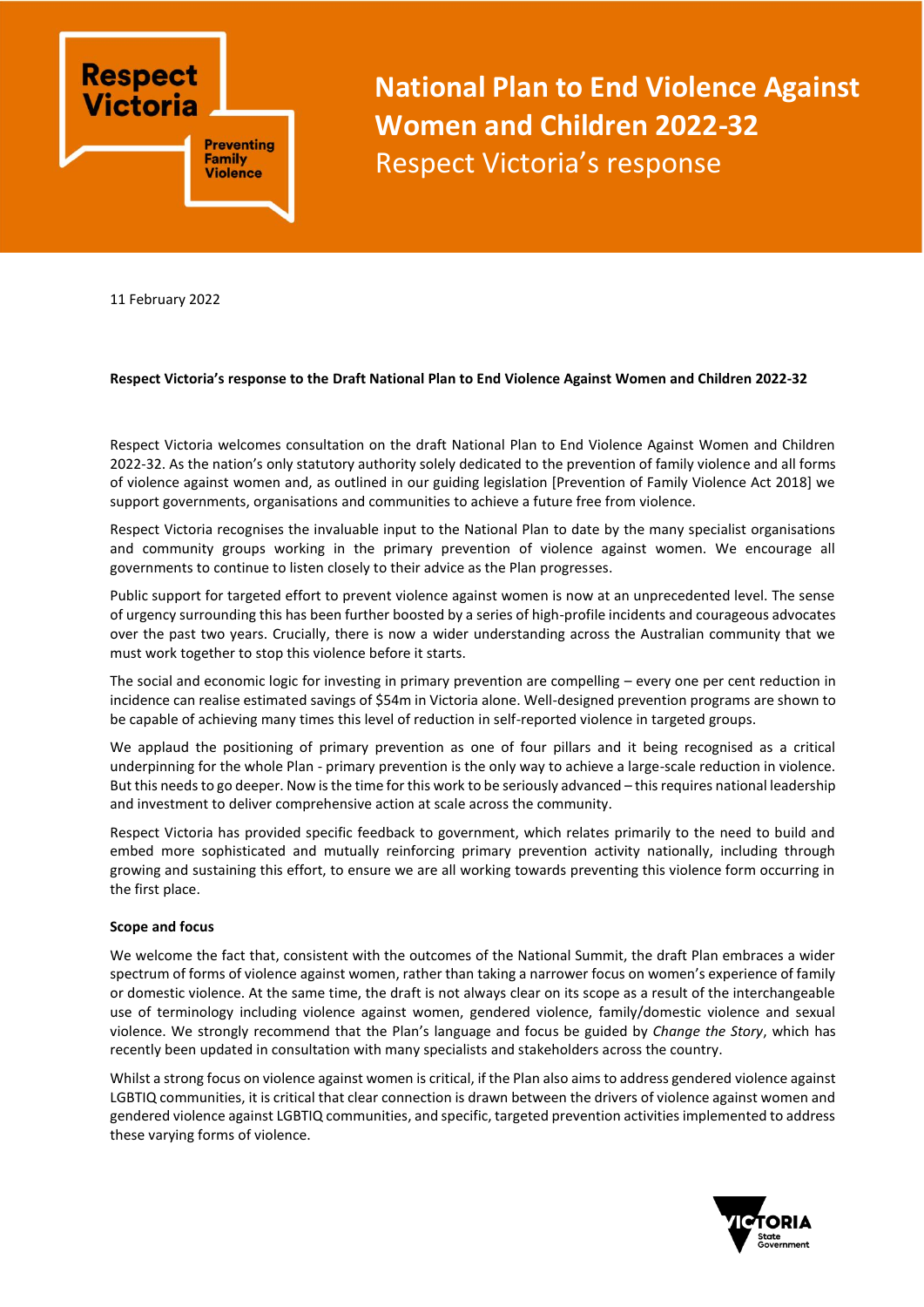

As *Change the Story* also emphasises, a focus on the gendered drivers of violence against women needs to be complemented by attention to the impact of other forms of systemic and structural discrimination on this violence. While the draft Plan covers several dimensions of this, we would like to see clearer commitments to ensure that all actions address the ways in which other systemic forms of social, political and economic oppression, discrimination and inequality intersect with both experiences of violence and experiences of gender inequality. While engagement of diverse communities is essential, progress will not be achieved solely through a series of discrete activities for different groups.

We specifically support a dedicated Aboriginal and Torres Strait Islander Action Plan developed by the community consistent with self-determination principles. Linking this to resourcing and accountability mechanisms for the overall Plan will be important to maintain visibility and to ensure support for Indigenous-led action by all governments.

## **Shared investment and accountability**

The draft Plan appropriately focuses on action that will benefit most from effort at national level. We appreciate references to activity in other jurisdictions but believe the draft Plan misses important opportunities to foster mutually reinforcing efforts across national, state/territory and local levels.

A key issue here is the level of effort and shared investment in primary prevention. We advocate that at a minimum, the Plan must commit to developing a shared investment framework under the first action plan. The framework should articulate how all governments will seek to grow and sustain primary prevention effort over the life of the Plan. This will help to ensure appropriate reach and scale of work in primary prevention nationally and a shared understanding of the current and required levels of investment to collectively prevent violence. Working towards a common investment framework will support adequacy, quality and effective targeting of funded activity that is aligned to outcomes measurement (further discussed below), providing all governments with a clear pathway to achieving outcomes and return on investment. This will have positive impacts for individuals, communities and governments over time, including reduced costs for government in social services provision such as homelessness, health, medical and emergency services.

The Plan should also specify what areas of focus are the responsibility of the Commonwealth alone and which are shared responsibilities across jurisdictions and with community and industry partners. This is critical to ensure the Commonwealth mobilises the levers that it can control (including those in the justice, welfare and economic portfolios) while state, territory and local governments are recognised as the primary stewards of community level prevention activity.

## **A systemic focus on primary prevention activity**

Respect Victoria welcomes the specific primary prevention focus of the Plan, but we recommend that a fuller range of primary prevention approaches (as outlined in *Change the Story*) are identified as necessary to effectively address the attitudes, behaviours, systems and power imbalances that drive violence against women.

The Plan needs to emphasise that successful primary prevention requires a balanced portfolio of programs as well as sustained delivery at scale across the various settings indicated. National initiatives like *Stop it at the Start* are valuable but need to be connected to and coordinated with state and local campaigns and other prevention activity.

In all these primary prevention activities - including the increased focus on working with men and boys - it is important that attention is paid to the role of organisational, systems and structural change needed to achieve lasting change, as well as the current focus on individual attitudinal and behavioural change.

Whilst the Plan signals the need for wider action, it is not explicit enough about the need to develop a stronger, coordinated and sustainable primary prevention system. A dedicated action area committing to national effort to strengthen this system would be welcomed, consistent with the Respect Victoria's previous advice and the key enablers described in *Change the Story*.